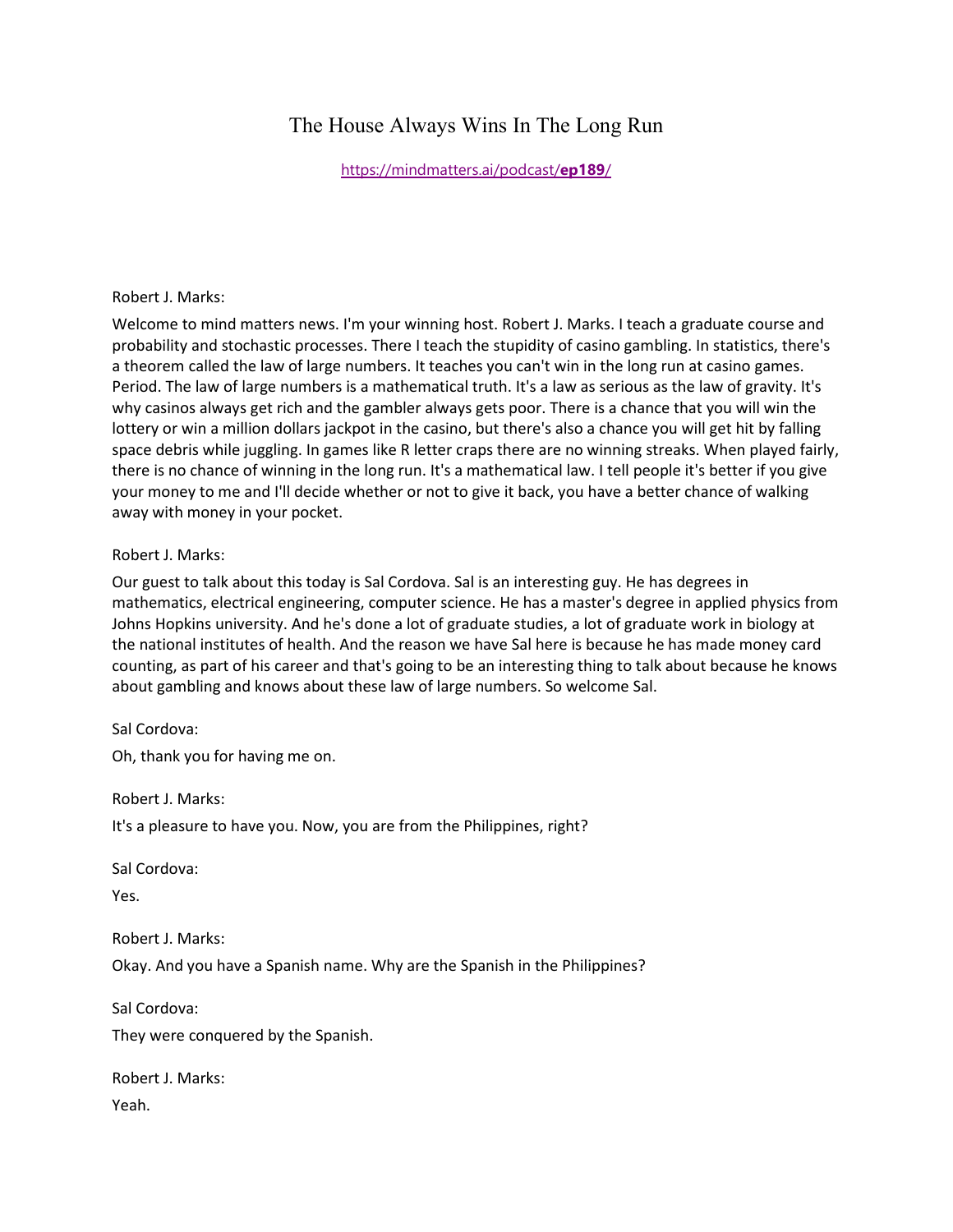Sal Cordova:

And they just got taken over. And so I ended up having a Spanish name because the Spanish culture invaded that Asian island. So that's just kind of the story behind it. I do get funny looks when people don't know what I look like. And then they see me. It's like, oh, I was expecting to see someone Hispanic, not someone that looks Asian.

Robert J. Marks:

Okay.

Sal Cordova:

And so usually if you do see people that have Asian features, but a Spanish name, like mine, Salva Antonio Cordova, he's probably Filipino.

Robert J. Marks:

Now, wait, you only have three names. I thought in Spain, you had four names.

Sal Cordova:

Oh my, well, I just gave you my legal name. My full birth name was Anghel Salvador Tonio Cordova.

Robert J. Marks:

Okay.

Sal Cordova:

I'm trying to pronounce it like someone from Latin America. I can't imitate their accent perfectly.

Robert J. Marks:

Okay. Well, great. As I mentioned, casinos always win. One of the things that you know about, which I want to talk about is the history of gambling. In the mid 20th century, there were two geniuses from, I think they were both from be labs and...

Sal Cordova:

It's Bill's MIT.

Robert J. Marks:

Shannon was with Bell labs and he did a lot of work at MIT. So Thorpe was with MIT

Sal Cordova: MIT. Yes.

Robert J. Marks:

Yeah. So it was Claude, Shannon and Thorpe. And one of the things they did is they were one of the first body worn computers into a casino and they tried to gamble it. Tell us about that.

Sal Cordova: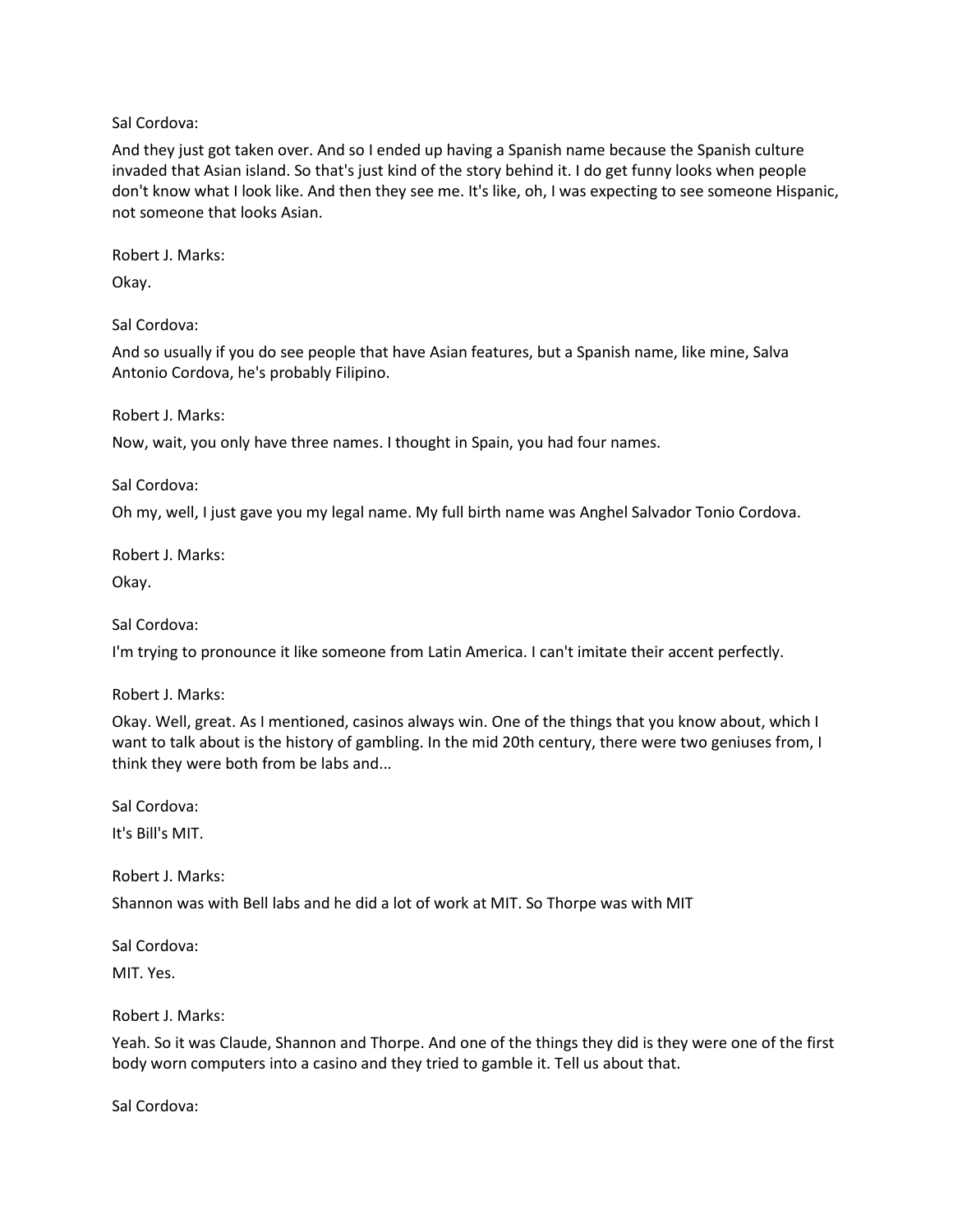That's kind of a famous team because of who they were. Claude Shannon obviously was the one who authored Shannon's theory of information and that through him, they coined the word bit. And so information theory and the internet and the modern information age owes a lot to Claude Shannon. And Edward Oakley Thorpe, probably very successful hedge fund manager. He should have won the Nobel prize in economics because he independently arrived at the black ULS equation for options pricing.

Robert J. Marks:

Really.

Sal Cordova:

So instead of being an academic, what he quietly used his knowledge. He became a very successful hedge fund manager, which is the casino of the stock market. So these are basically two guys that were...

Robert J. Marks:

I've never heard of that, but okay. It's the casino.

Sal Cordova:

He wrote...Thorpe wrote the book, Beat the Dealer, which is how to beat the casinos, but he also wrote the book, Beat the Market.

Robert J. Marks:

Okay.

Sal Cordova:

And he actually did beat the market. So he applied gambling theory in two venues, one in brick and mortar casinos, and one in the stock market, which is the giant casino.

Robert J. Marks:

You shared a paper with me, a favorable strategy for 21. It was published in 1961. It was published in the proceedings of the national academy of sciences, which is pretty prestigious. And it was sponsored by Claude Janet.

Sal Cordova:

Claude Janet.

Robert J. Marks:

So they were good buddies. So do you know what happened when they wore the computer into the casino?

Sal Cordova:

They brought their wives with them and the wives were kind of in on this too. And they were going to hit the casinos and run up some winnings, but the computer broke down. And this is in the era before they had really developed VLSI. They did have 1961 technology to be doing some of what they were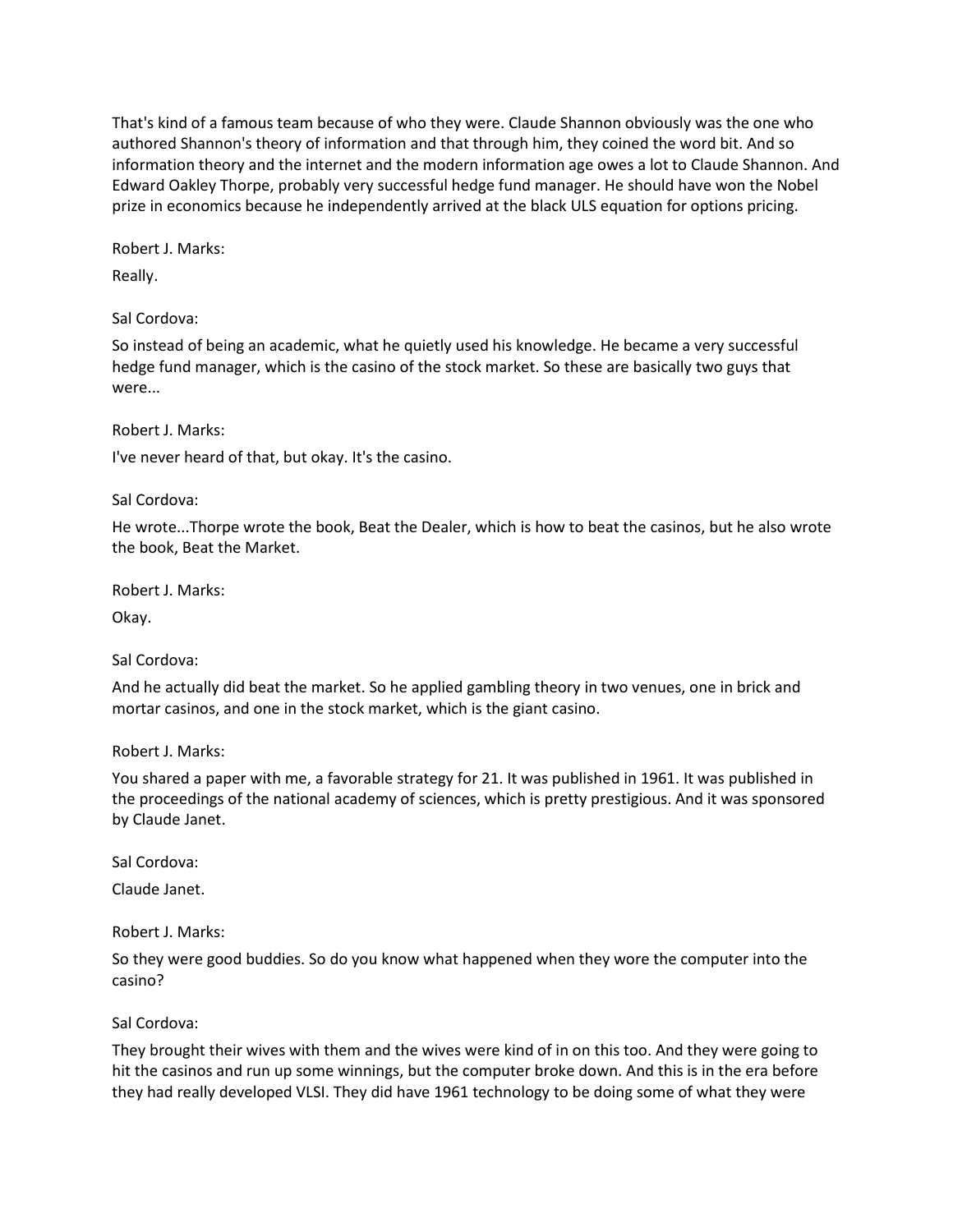attempting to do. Certainly if they had anything transistor based, you know that the memory capacity couldn't have been that big.

Robert J. Marks:

Yeah.

## Sal Cordova:

So they did attempt to use a little bit of physics prediction to help them estimate the odds and therefore beat roulette. But they were unsuccessful basically because of a technical failure, but it was still the theory of blackjack that Thorpe especially was able to break. Thorpe was the one who was the pioneer blackjack, figuring out how to beat it. And he spent a year. That was his research. So that's kind of an interesting research project to publish on how beat the game. But he was a math professor at Massachusetts Institute of Technology. And I don't know how he got his department chair to approve that project, but I guess...

## Robert J. Marks:

Well, when you're in mathematics, especially pure mathematics, you don't expect a lot of external funding because nobody cares what you do. You want to be an applied math if you're, if you're going to get funding of that sort.

## Sal Cordova:

Oh, that's the other thing, is some mathematicians are actually pretty offended if you find some practical use for what they found.

## Robert J. Marks:

Yeah, exactly. So that clearly was not Thorpe. He was really looking into doing something with his thought. Yeah. I had heard that they were looking at roulette. I don't know where I read this, but apparently if there was any sort of slanting or imbalancing of the roulette wheel, there was redundancy in the winnings and they were trying to figure that out. Now, they were trying to cheat. They were trying to game the system, I guess maybe that's where gaming the game came from. Is there any history of casino cheats? Is there a good way to go in and cheat in casinos at all?

## Sal Cordova:

It's probably not a good idea today because you could get prosecuted for it and...

Robert J. Marks:

Serious. Well, yeah, I guess you could.

## Sal Cordova:

There are laws in Las Vegas. If you actually now bring computers in and use it to beat the games, you could be prosecuted for that. I mean, stuff that is done now is only called cheating by law, but in my book you're not really going against the rules of how to actually play your hands or anything. So I've really not looked much into the techniques of cheating because I just didn't want to get prosecuted.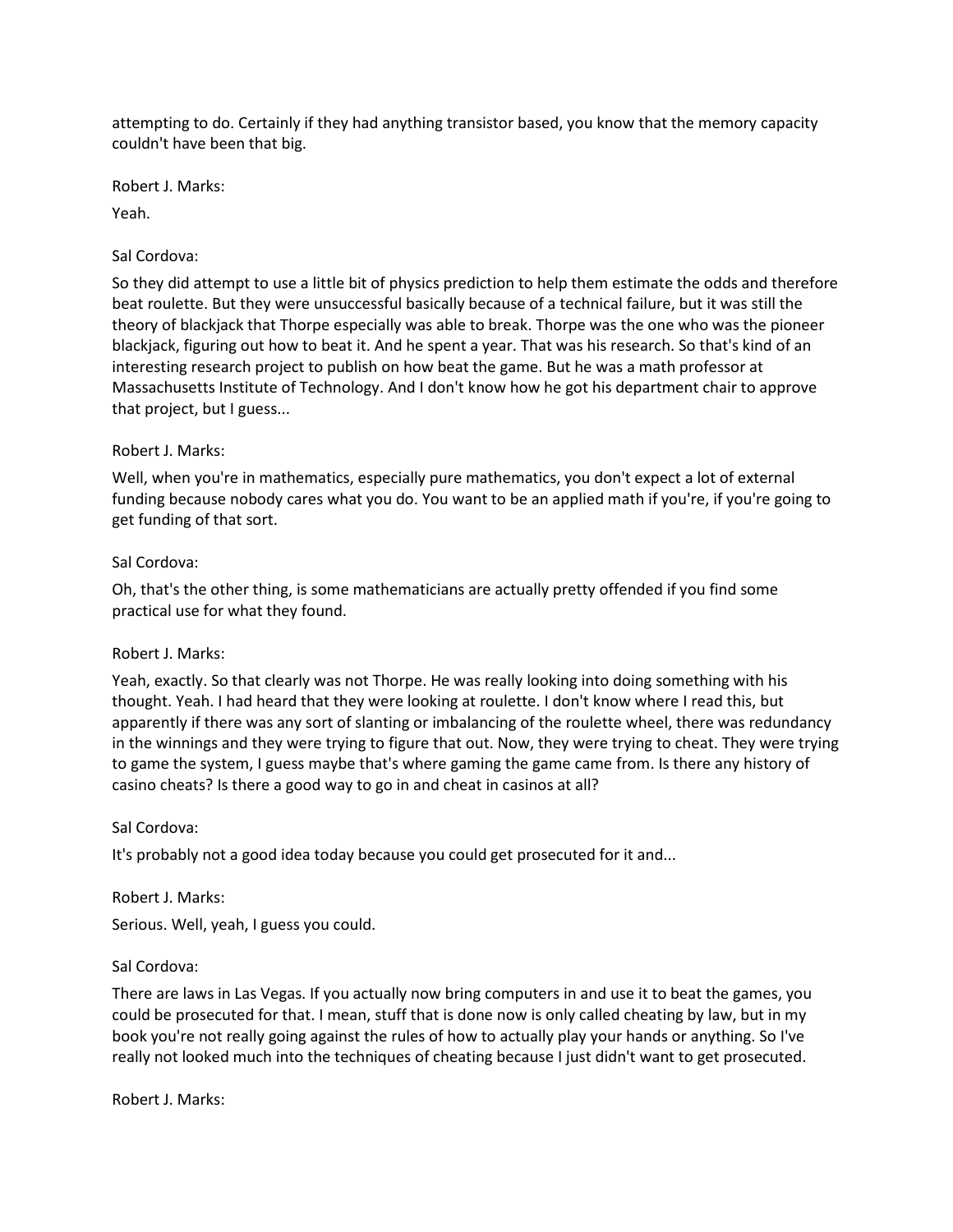Oh, I see.

#### Sal Cordova:

But there has been, I'm trying to think of any examples where I knew anyone. I can't think off the top of my hand.

Robert J. Marks:

Well, I read a book called Race Horse. There was a story about a black in Southern United States that got sent to prison for terrible things. And he was raised, his mother was a prostitute and he was raised in this terrible house. But one of the things he used to do is gamble a lot. He maintained that he could throw a dice in order to get a high probability of a seven. He literally knew how to throw the dice, but it had to do with something like sliding the dice.

Sal Cordova:

Oh yeah.

Robert J. Marks:

And you can't do that in Las Vegas anymore, right?

Sal Cordova:

Not anymore. They actually passed the law. So just kind of like how gyroscopes work, you have a lot of angular momentum. It resists certain motions. And so what they would do these dice sliders, they'd throw the dice.

Robert J. Marks: They call them dice sliders?

Sal Cordova:

Right. So like when you throw football, you try to throw it with spin because that helps stabilize it. And so they were throwing the dice with a lot of spin and then sliding it across the table. So it never tumbled. So whatever you set the dice, you just have like a seven on top, basically with your two dice. If you could slide the dice, there was no randomizing. And so Las Vegas realized these people were so good at it, that they were changing the odds. First, they passed laws and then they started to pass rules within the casino.

Robert J. Marks:

Now those were not casino laws. These were like state laws or something or city laws.

#### Sal Cordova:

So it was the Las Vegas laws. Then you couldn't dice slide. But then on top of that, the casinos began to put felt so that the dice wouldn't slide. And then they put these little pyramids on the ends and then they forced you to throw the dice in a certain fashion. So it...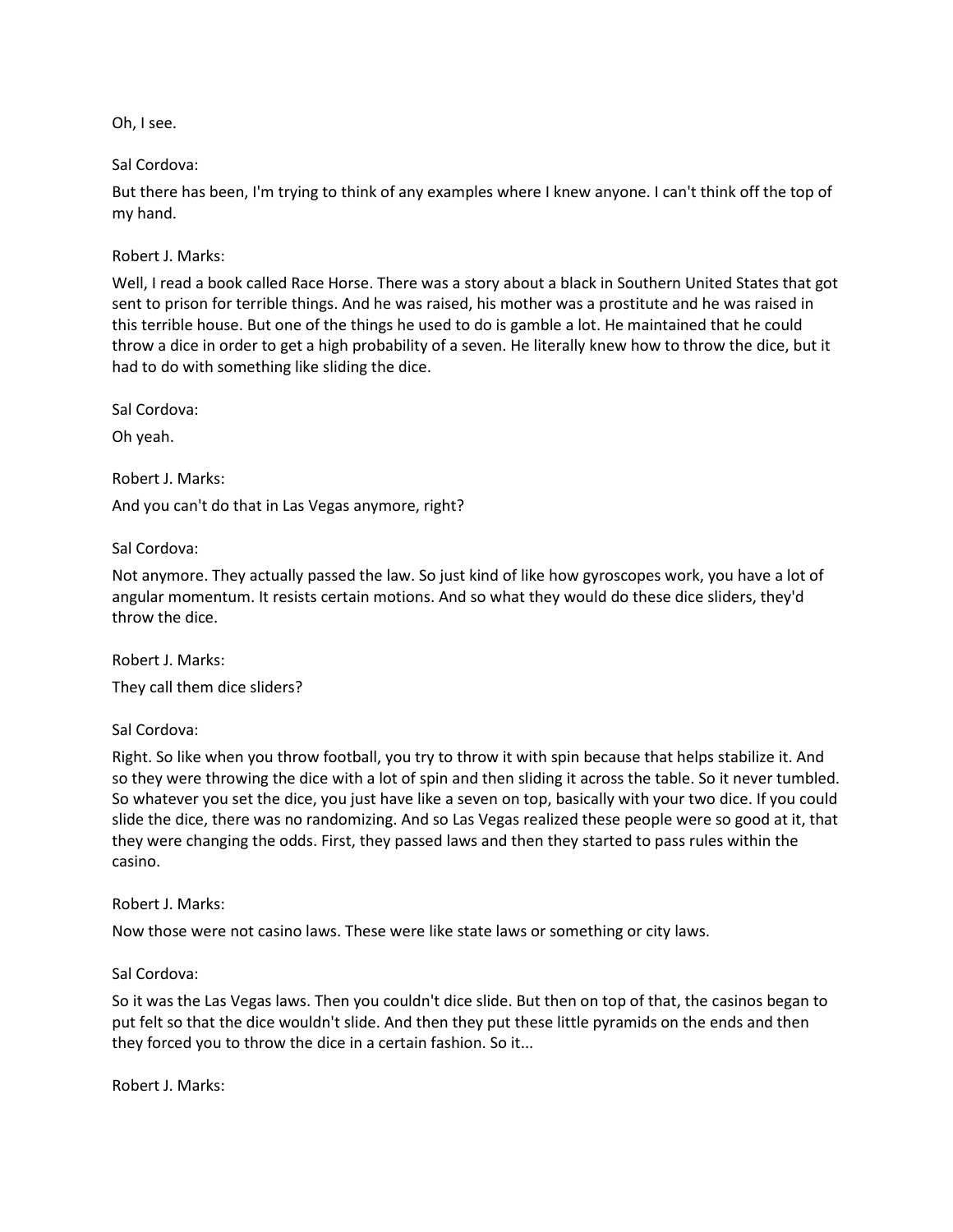Has to bounce against the back wall, at least in the movies.

Sal Cordova:

Yes. It has to bounce. It has to fly. You can't slide it.

Robert J. Marks: Yeah.

Sal Cordova:

So they made it and then they started to put arresting wires so that if you tried to slide it across from where you are, it would hit the arresting wire. So they forced you to basically lob it. And then they made it.

Robert J. Marks:

So it's like jumping a hurdle.

Sal Cordova:

Yes. Oh. And then they made very sharp corners on the dice. They got some good physics to count as a countermeasure, but those must have been the glory days of being a crafts player. Because if you're really well practiced at this, you only needed to tilt the odds. Even you didn't even need to do it all the time. If you could just get like maybe a few percent in your favor, you could, you could beat the game.

Robert J. Marks: Isn't that fascinating?

Sal Cordova:

But now I do recall some instances of cheating where it was prosecuted. It's when the dealer had colluded with the players. So the dealer. Yes. So how the dealer could collude with the players and there's two famous cases. I had to go back into this.

Robert J. Marks:

Playing what game?

Sal Cordova:

Things like blackjack or backer at. So if the dealer reveals the card, what they call the whole card, it's the card that the players aren't supposed to see.

Robert J. Marks: Yes.

Sal Cordova:

So the player will make playing decisions based on if he could make a playing decision based on knowledge he's not supposed to have, has a huge advantage. So in blackjack, the dealer has what they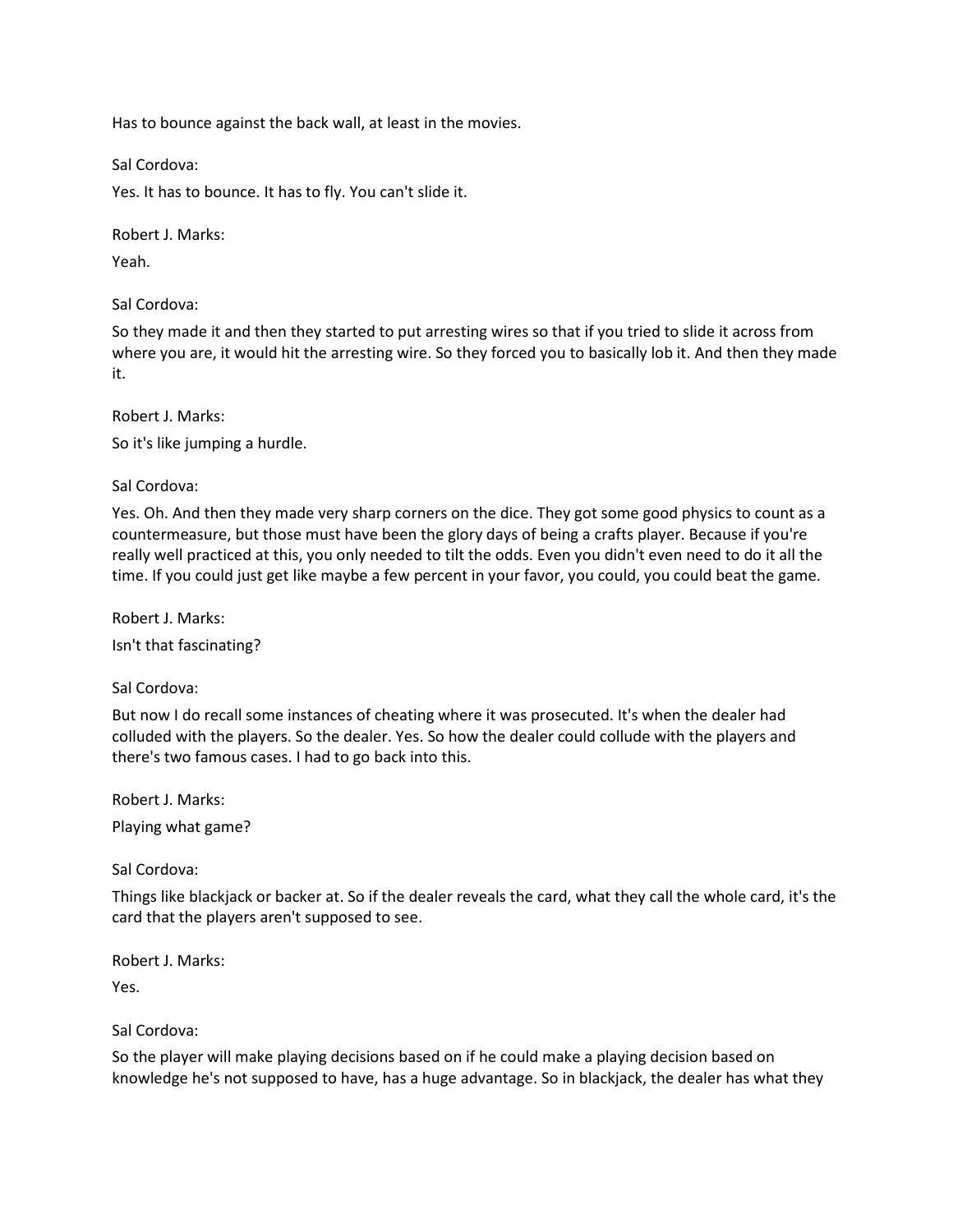call a whole card in saying, okay, this is the card you can't see. And after you've finalized your decision as a player, then he's going to reveal it. And then you find out whether you're going to win or lose.

#### Robert J. Marks:

Oh. And probably he didn't reveal it actually reveal it. He probably gave him signs like a third base coach in baseball touching the bureau or something.

#### Sal Cordova:

Well actually he could subtly reveal it with his hands, he could bend the card a little bit so the player could actually peek and see it.

Robert J. Marks:

Okay.

#### Sal Cordova:

And in one case, it was really funny. The casino surveillance noticed that the dealer was dealing out the exact same set of cards each time he had used the false shuffle. So somewhere...

#### Robert J. Marks:

Okay. Tell me about the false shuffle. What's a false shuffle?

#### Sal Cordova:

A false shuffle is where you're you look like you had actually shuffled the cards, but you didn't. I don't know how, how that is physically accomplished. You have to have good hands. It's kind magicians are able to do that. And there's a technique where you can make it look like you shuffled the cards, but you didn't. And so he was dealing out the same set of cards each time, and then they were realizing, why are the players so good at predicting what the next card's going to be? So all they had to do is the dealer would deal out one set of cards and the players would somehow take note of what the cards were. I don't know how they did that. And then the dealer would do a false shuffle and deal out the exact same sequence the next, the next time. And when that's done, the player has huge advantage.

## Sal Cordova:

So the casino bosses began to be suspicious why this particular player was winning so well. Like he knew what the next card was going to be. And so they have casino surveillance and they used video cameras and they realized, oh wow, this is how it was being done. And the FBI came in and they prosecuted the guys.

Robert J. Marks:

Really.

## Sal Cordova:

So those are the two big instances I know. And this is kind of interest to me because it starts to deal with issues of probability and kind of my areas of interest. What's the chances that you could deal the same decor cards, the same way each time. And this relates to things in some of our interest in biology and stuff. And so I was just fascinated.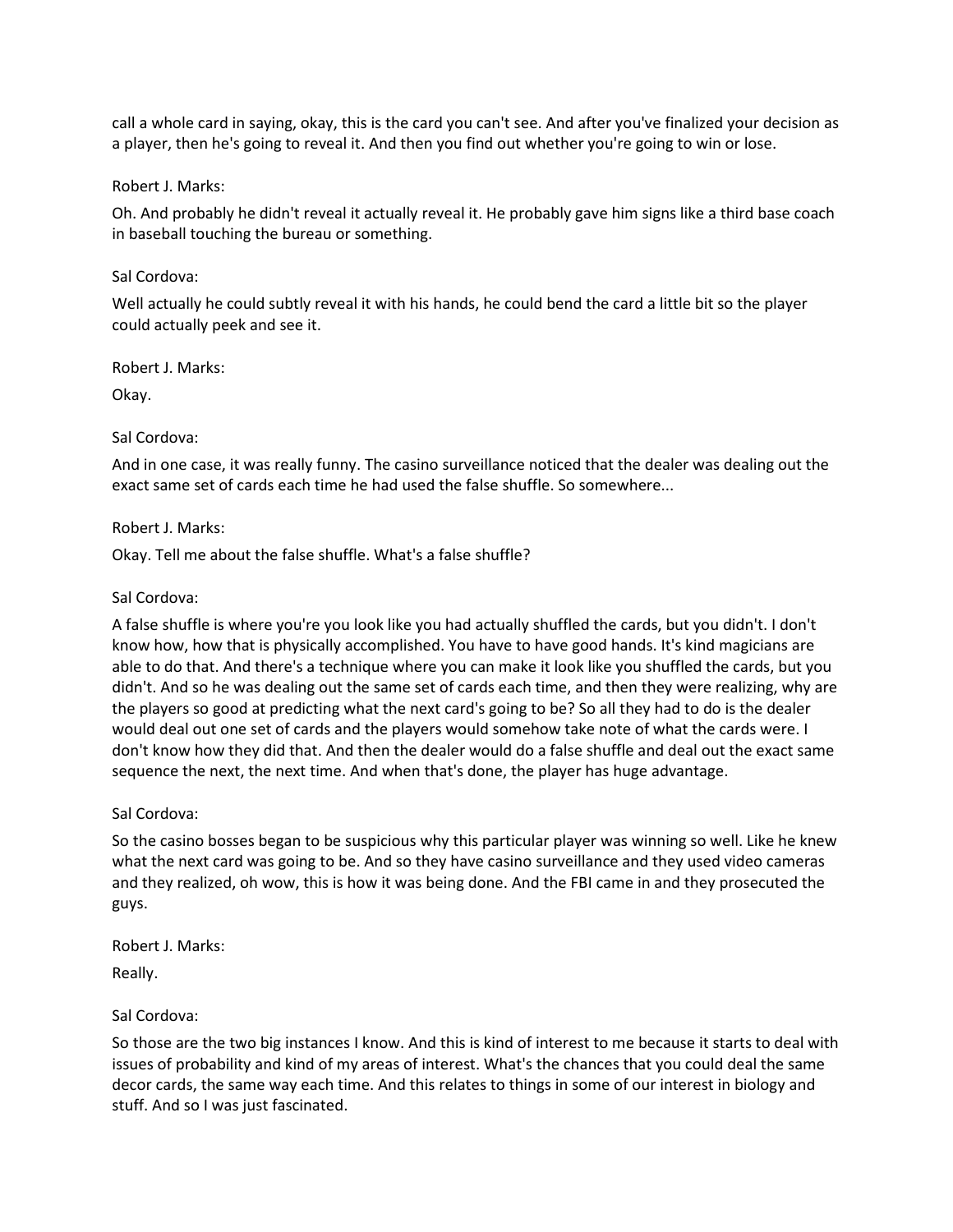Robert J. Marks:

So if I know Vegas, they had to come up with some sort of rule where the dealer doesn't shuffle or something like that. Is that true today? How are the the decks shuffled for blackjack? Does the dealer shuffle them?

Sal Cordova:

It depends on the casino. And there's some things where it would shuffle the deck and then he had put it in something called a shoe.

Robert J. Marks:

Yes.

Sal Cordova:

And it's dealt out there. And so they have these automatic shuffler and then they have these things called continuous shuffler where after the dealer deals it out, he puts it back in the machine and it shuffles it with their, with the cards in the deck. So there, there are all sorts of devices that they can use to shuffle, or it can be hand shuffled. The preferred method, I think, would be machine shuffling because it's faster. And it can randomize the cards to the standards that the casino would want. I see. Because there are some people that are just savant, they'll actually memorize the sequence. And if they have a good understanding of the shuffling techniques they can start to in interleave it in their own brain. And then they're able to predict.

Robert J. Marks:

Do you ever watch the movie Rainman with Dustin Hoffman and...

Sal Cordova:

I actually never saw that one. Yeah.

Robert J. Marks:

Well he's a savant. And he goes in and they're playing 21 and he keeps on saying hit or skip or something like that. So he knows what's going on.

Sal Cordova:

So those people that can do that are called shuffle trackers.

Robert J. Marks:

Shuffle trackers. And there's a whole nomenclature for casino gamblers.

Sal Cordova:

Oh, yes. There's shuffle trackers. There are they're ACE trackers or card counters. And sometimes you would have teams. Yeah. There are all, there are all these techniques. So you mentioned the law of large numbers and the casino always wins yeah. With the law of large numbers. So these players that are able to beat the game legally, we would call them advantage players. They actually turn the tables, figuratively speaking, and use the law of large numbers in their favor.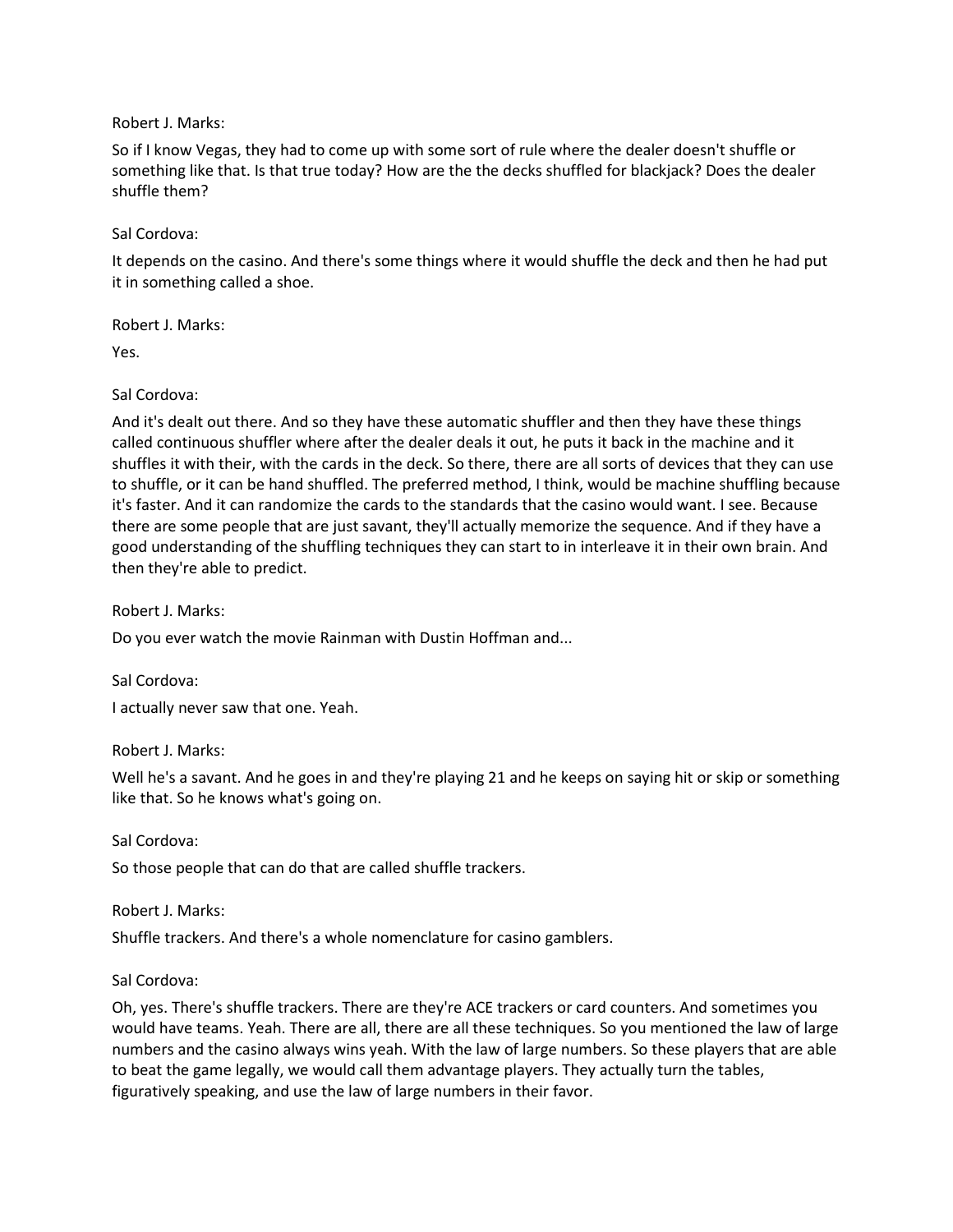Robert J. Marks:

So tell me about advantage players. I would imagine a card counter would be an advantage player.

Sal Cordova:

Advantage players.

Robert J. Marks:

Yeah.

Sal Cordova:

So there's kind of a terminology. It's a little bit derogatory. The advantage players are usually your math guys.

Robert J. Marks:

So listen up all your nerds, right? Yeah. Looks like they're...

Sal Cordova:

Yeah. They know the odds. They have this proper skills to execute it in the casino and they're able to turn the statistical advantage in their favor because they use their minds and ordinary gamblers, they call pappies because these guys just kind of plop in their seat and just. Yeah. Get sawed. Okay. Get sawed down and beaten down by the casino. They're like sheep being sent to the slaughter and we call them ploppies. So you're either a player or a ploppie.

Robert J. Marks: I see. I want to be a player.

Sal Cordova: You want to be a player?

Robert J. Marks:

Yeah.

Sal Cordova:

And so the advantage player uses his math skills. First of all, to decide is the game beatable at all. If it's not, then he shouldn't play it. Now there's an interesting anecdote to that. The worst week in Las Vegas history was when the American physical society had their annual meeting in Las Vegas and the casino.

Robert J. Marks:

This is a gathering of nerds, right?

## Sal Cordova:

Right. And the casinos were like, yeah, this is going to be great. We're going to have the American physical society here. After that week, Vegas lost so much money. They said, we'll never allow them to host another conference here.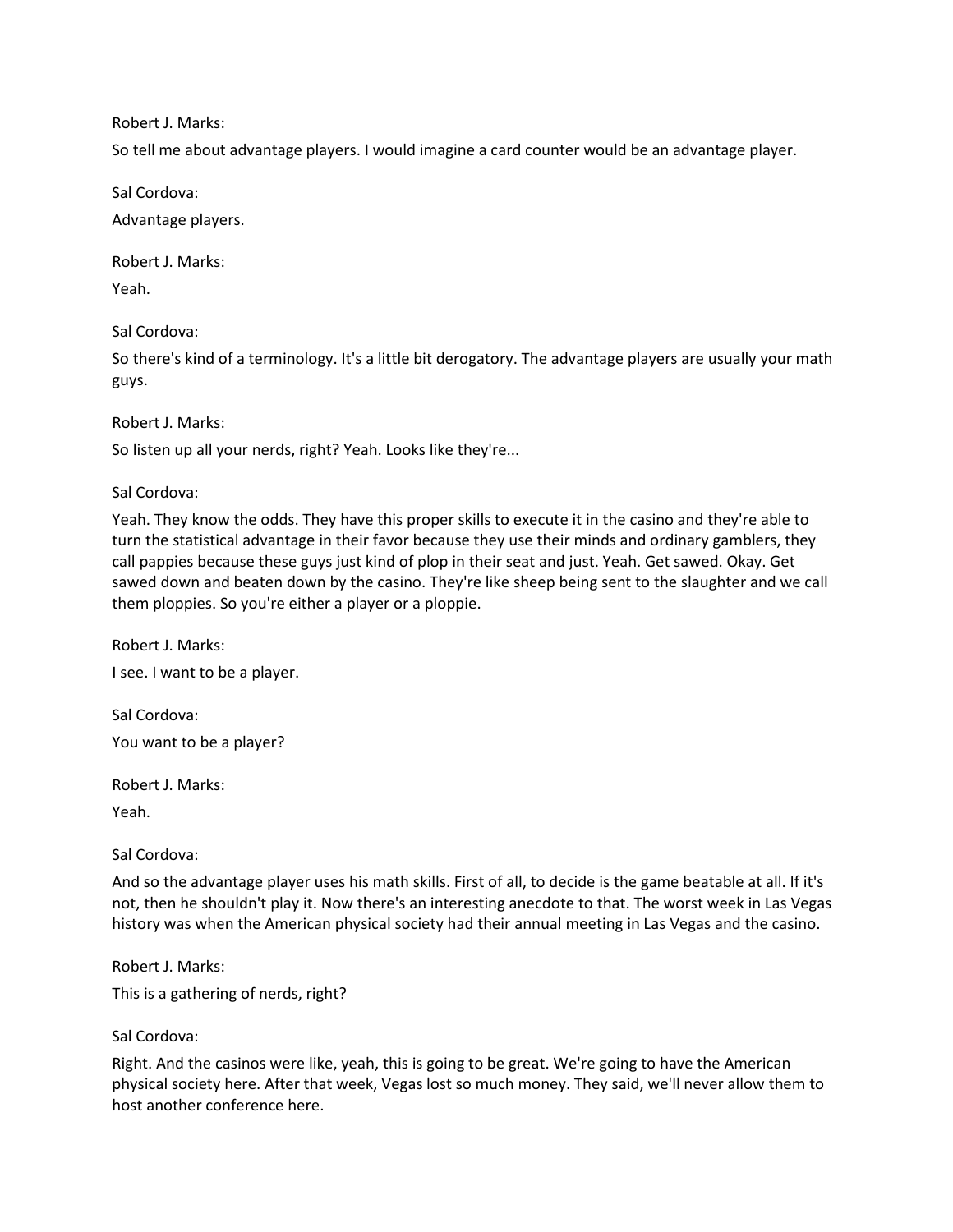Robert J. Marks: Really?

## Sal Cordova:

Yes. And it wasn't ironically because all these physicists physicists were great gamblers. I mean, in the sense that they were, they just didn't play. They knew that it wasn't worth it. And so Las Vegas didn't make any money off of them. And so Las Vegas was opening all their hotels and stuff.

## Robert J. Marks:

Giving them free food and comps and free.

# Sal Cordova:

Or whatever. And they said that had been the worst week in history. They said, we'll never invite the American physical society there again. So the first thing of an advantage player is to realize when he can't beat the game, you don't play it.

## Robert J. Marks:

I see. So they would not participate in something like roulette or craps.

# Sal Cordova:

There are ways to even beat that game, but you have to have certain event. There are ways to beat it, but it's not within the rules of the game. There's another angle to this. Yeah. The casinos often give, like in the stores, you get coupons. They also give coupons to gamble. So sometimes they'll give you free bets as an incentive, or you can find you...

## Robert J. Marks:

Or they they give you free chips.

## Sal Cordova:

Free chips, or you buy these coupon books for like \$14. And or if you happen to get a hold of a bunch of them, and you might be able to get a whole bunch of coupons, there have been teams of advantage players that have pulled their coupons and they took the casinos for millions. Or if you work out deals.

# Robert J. Marks:

They pull, oh, so a bunch of people came in, they all got their coupons and gave it to some advantage player, right? Is that right?

# Sal Cordova:

Coupons is one way where they figured out the casinos were loose with their coupons, something like that. There's an angle. The ones where these unbeatable games, where you can actually beat them is the casino worked out a deal that they didn't realize was way too advantage. So let's give an example. So in craps, the advantage, I think of the house on what they call the pass line bed is like 1.4% against the player.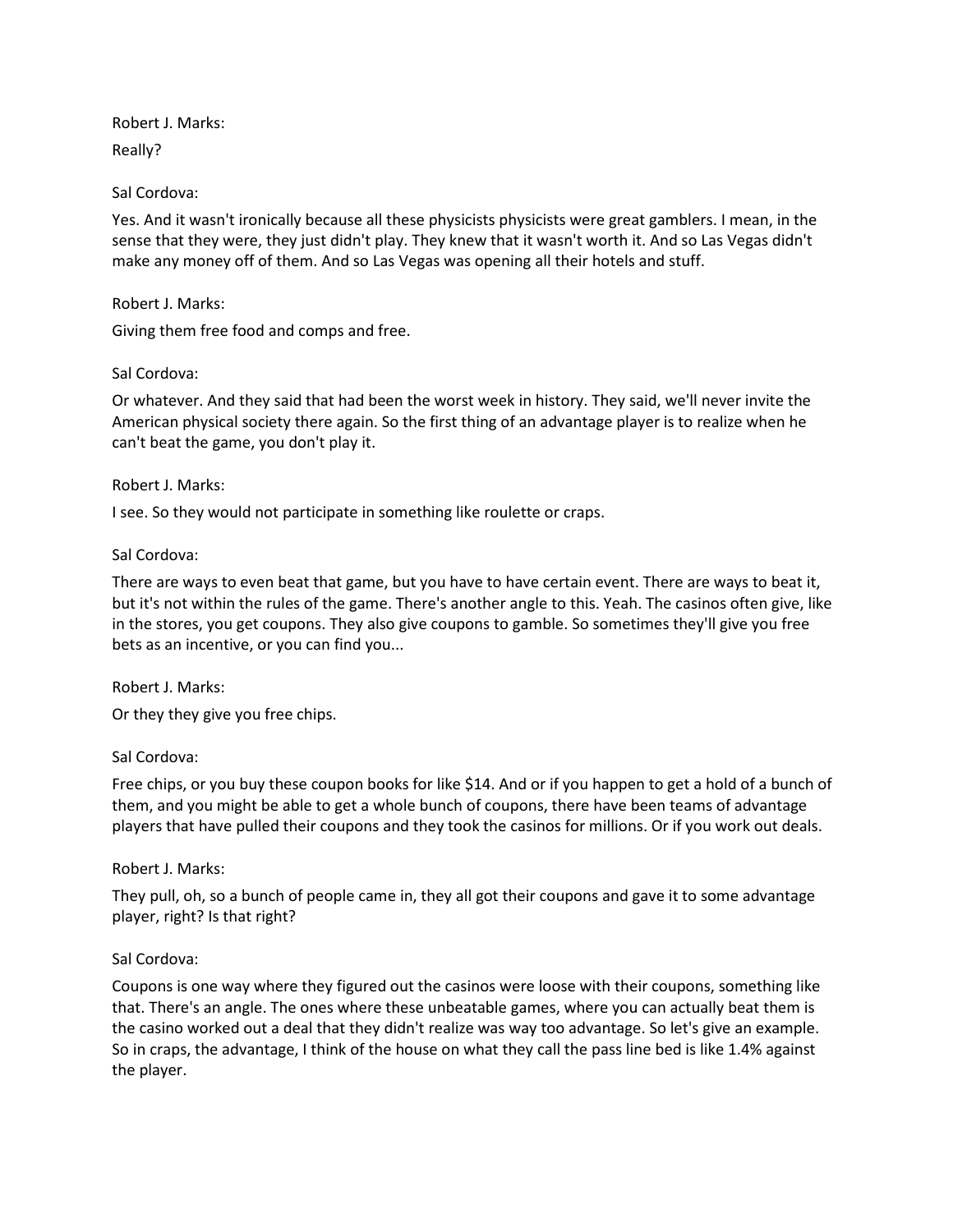Robert J. Marks:

Okay. Now that's the difference between winning and losing? Is that what you mean? What's the 1.4%. I don't get that. That's a very small number.

Sal Cordova:

It's like over the long haul. Let's say you're betting \$10 every bet.

Robert J. Marks:

Okay.

Sal Cordova:

And say you played a bazillion hand quote unquote.

Robert J. Marks: On average, you'll lose 1.

Sal Cordova: 1.4%.

Robert J. Marks:

1.4%.

Sal Cordova: That's the expected value.

Robert J. Marks: Yeah.

Sal Cordova:

So over a mil, let's say you were playing dice and you're betting \$10 at a time, but your total action over like say a million hands quote, unquote hands would be \$10 million. Well, you take 1.4% of that. That's how much you're expected to lose. Now there's variance. So you have the expected value and the variance around that expected value. So you may not exactly be at 1.4%, but the law of large numbers will tell you that your expected value over time would be 1.4% of your total action.

Robert J. Marks: Sort of interesting.

Sal Cordova:

Yeah.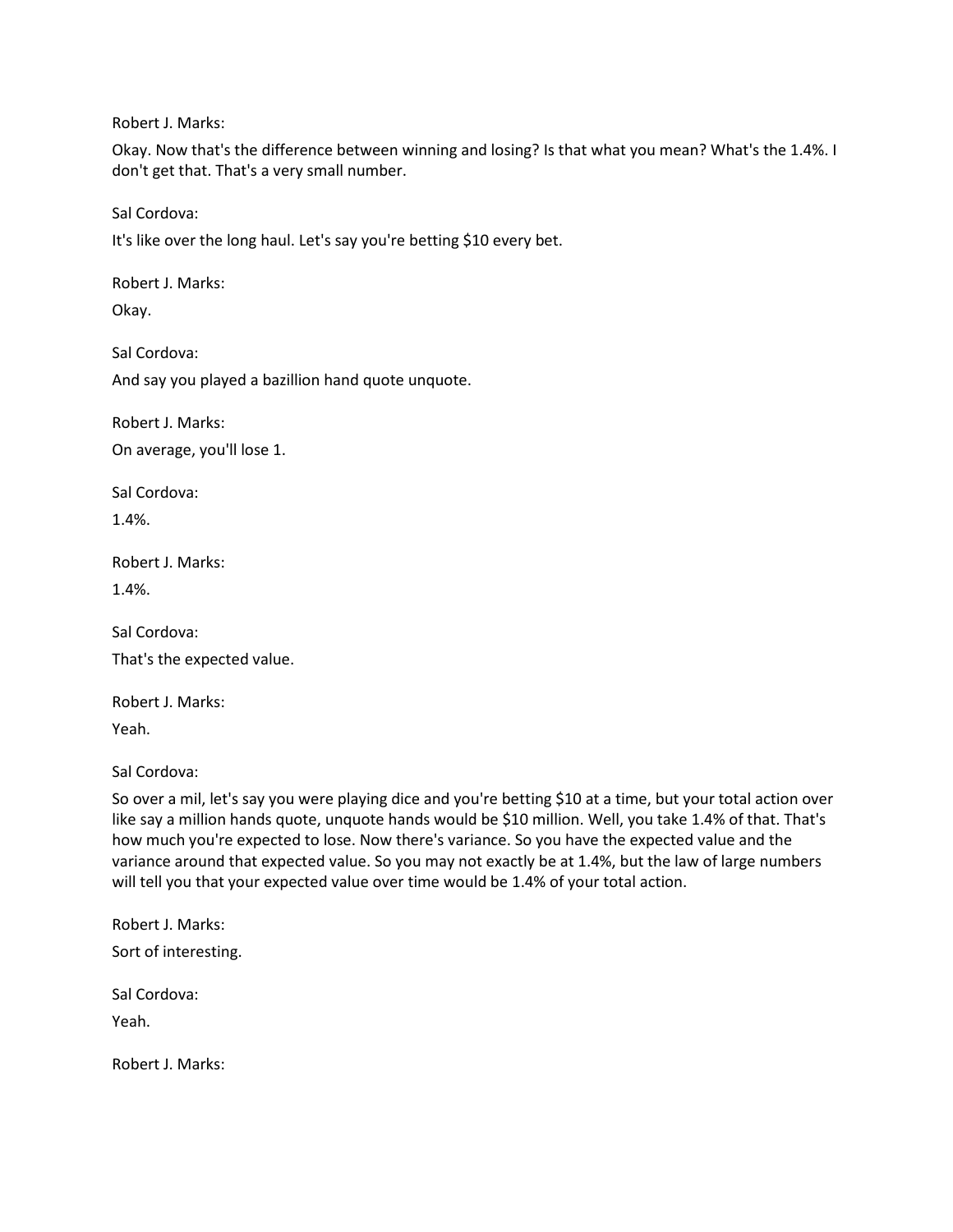Let me ask you, as a mathematician in something like craps, for example, is there anything such as a winning streak?

#### Sal Cordova:

Yes. But since the trials are independent, what we call be newly independent trials, you can't use the streak to predict whether you're going to win or lose and see these are the illusionary patterns that can fool people. They think they're on a roll in the next. Therefore, what they call the dice table being hot. You want to be there because the next you're just going to start winning. And then you have the people that look at for opposite patterns. It's like, well, this table's just been losing and losing. It's got to win or. Just all sorts of things.

## Robert J. Marks:

And I've heard the casinos take advantage of this. One of the things they do over roulette tables is they put a list of the history of the winnings, right?

Sal Cordova:

Right.

Robert J. Marks:

And they put like, and I don't know the numbers, I'm making them up. Black 32 red, 14 green, double zero, et cetera. And people look at this table and they think, oh my goodness, black is overdue over. We've had, we've had, we've had six greens in a row. So it has to come up black this time. But that has nothing to do with it. It's totally independent of the past, right?

# Sal Cordova:

That's right. It's very hard to explain to some people that over time it may work sometimes and that's enough to make them feel that they've got a system and it just doesn't work. I did want to complete one thing.

Robert J. Marks:

Oh, go ahead.

Sal Cordova:

Because you did ask, how can you beat these unbeatable games? Let's say that in the craps, the past line advantage of the house against you is 1.4%. Well, if they're giving you a 20% rebate on, on your losses, you're going to kill the casino. And sometimes...

Robert J. Marks:

And these come from the cards and the comps, is that what you're saying or?

Sal Cordova:

Sometimes when they have what they call a whale.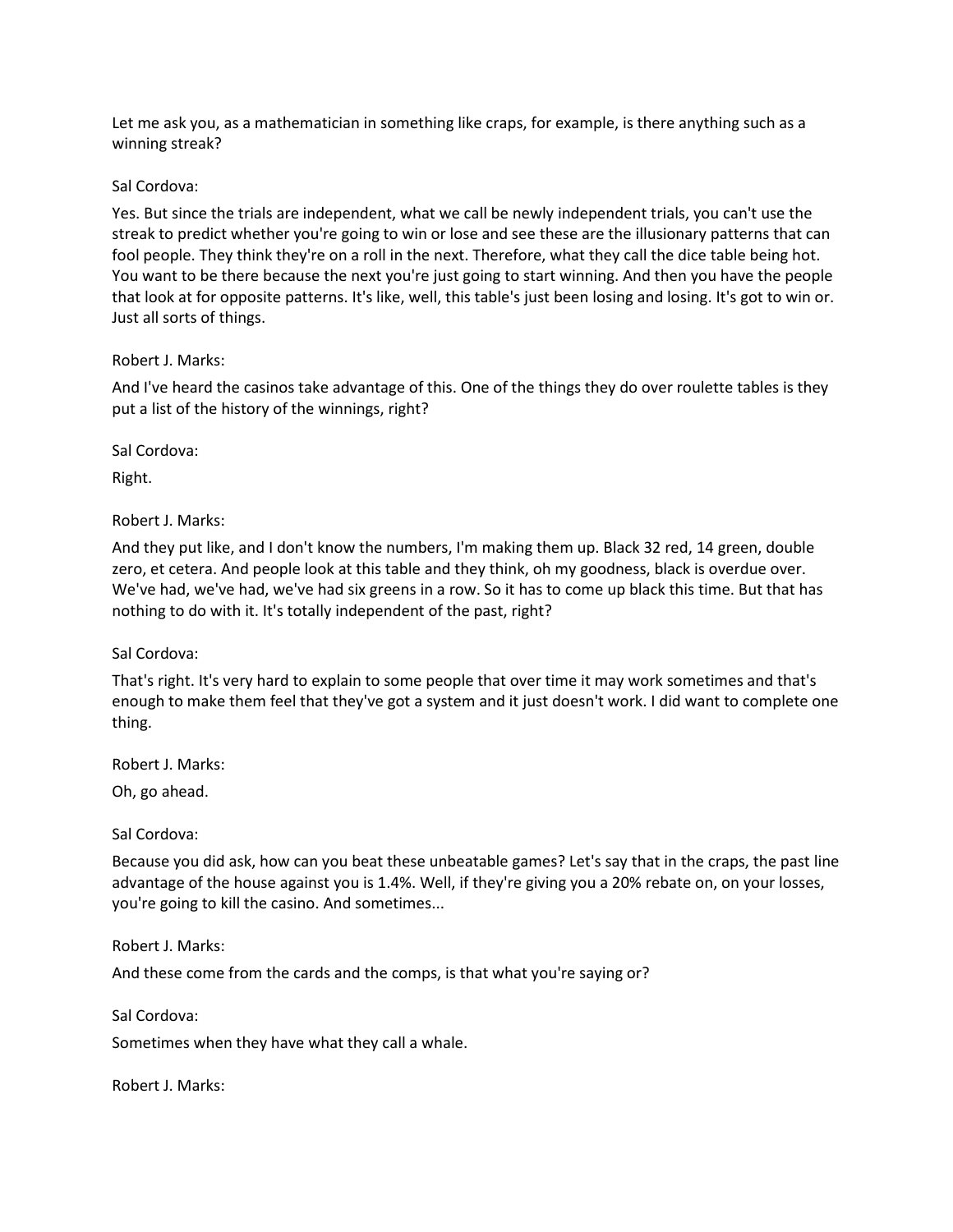Okay.

Sal Cordova:

Where that's a customer that has a lot of money. They want to give them a big incentive. And so sometimes they'll make a mistake.

Robert J. Marks:

Okay. That's another word for my glossary.

Sal Cordova:

A whale. Oh, yeah. We have all these terms, whales. And so sometimes the way they get these whales who actually are advantaged players, is that the player's just a really good con artist. He might have come in there and just acted like he's a total drunk and degenerate and just frivolous. It's a really good actor. And they're like, "Hey, we'll give you this 20% loss rebate. So when you have a really bad night, we'll give you 20% of all your losses back."

Robert J. Marks:

Really?

Sal Cordova:

Yeah.

Robert J. Marks: And that's cumulative throughout the night.

Sal Cordova: Yeah.

Robert J. Marks: Oh my goodness. Okay.

Sal Cordova:

Okay. So now where does this come into play? The audience here can look at the history of someone named Don Johnson.

Robert J. Marks: Don Johnson.

Sal Cordova: Now there are a lot of people named Don Johnson with this.

Robert J. Marks: Well, he was, he was in Miami vice wasn't he?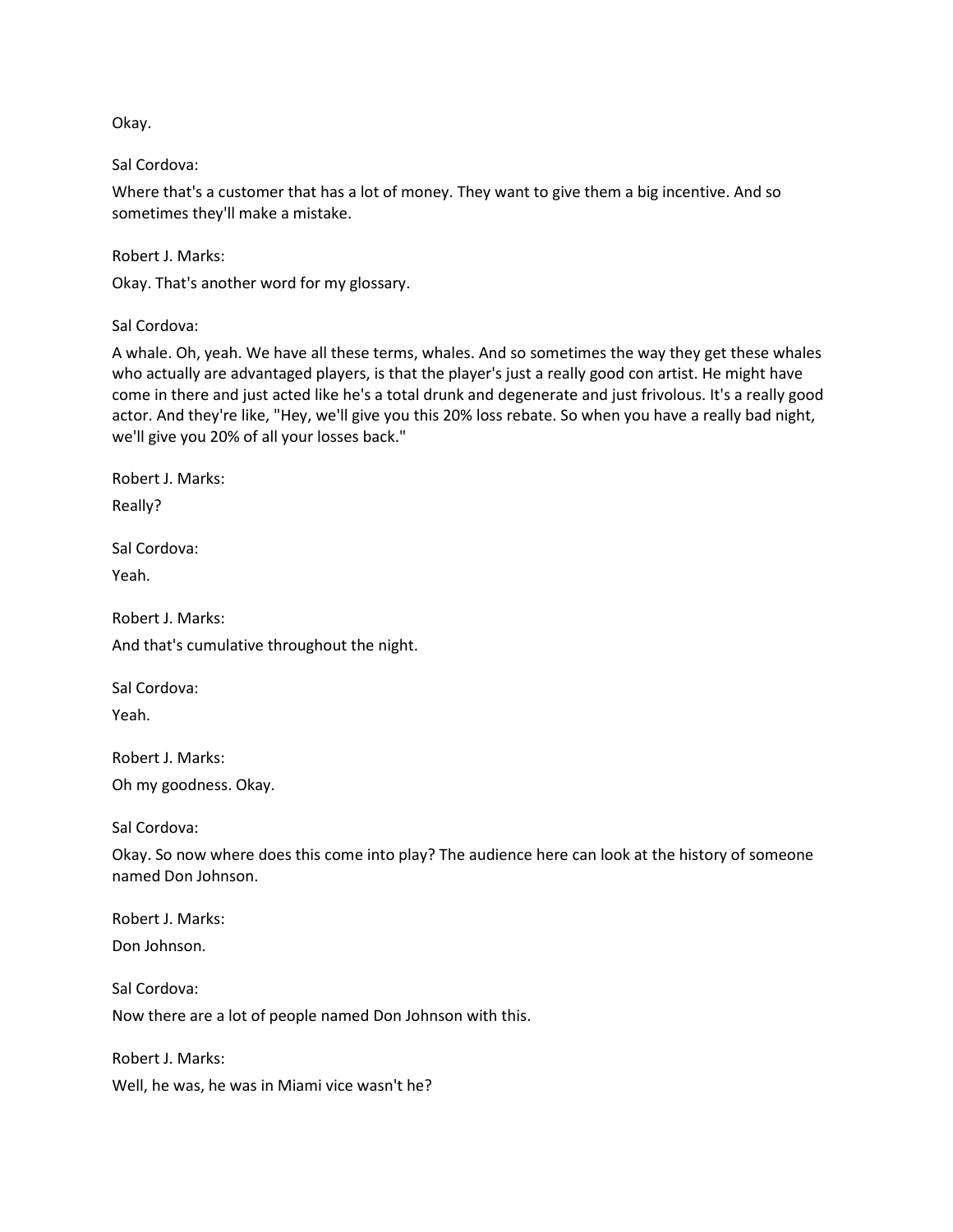## Sal Cordova:

Right. That was the actor. There's the Don Johnson who cleaned out Atlantic city. So just Google it, like in the last 10 years.

## Robert J. Marks:

He cleaned out Atlantic city.

# Sal Cordova:

Oh yeah, he did because he had this 20% loss rebate. And it was only a matter of time before his advantage started to assert itself. So the, what he did was he got a loss rebate from one casino. And then he told the other casinos, he said, look at the rebate that this guy is giving me. And so they started upping their loss rebates while he was on a losing streak. But he knew that in the end, all he needed to do. I think maybe he actually got lucky that at the start he was losing, but he had deep pockets. And so they started competing for his business because they thought he was a loser. So I guess no one bothered to analyze his playing skills, which were decent enough. That his blackjack was only playing at a loss of like half a percent.

# Sal Cordova:

And so then he got that winning streak that was inevitable. He just needed to survive in the law of large numbers, eventually kicked in and he cleaned out some casinos. Their monthly revenue was negative just by that one player. So I invite the readers to look at that. So he actually, that's an example of an advantage player actually playing a game that was guaranteed to lose the way the style of blackjack played without card counting. He could have done this with craps or anything, but they're giving him generous loss rebates. And so even some of these online casinos in some of the early days where they had some of these kind of these casinos that were overseas or whatever, and they weren't very sophisticated, they were offering loss rebates. I know some players who just cleaned out those casinos because the loss rebates they realized were too generous.

# Sal Cordova:

They may have figured out how to have multiple accounts or something so that they could really run it up, but they became millionaires within a year. So these are some of the skills of the advantage players in their repertoire is, it's not just the game. It's the marketing incentives and they find it a defect in it. So for the viewers there who want to try to beat the casinos, maybe not try to do something as hard as card counting, just look at those sort of marketing things. And then you mentioned the comps. So like if you play even an average game and not lose too much money, say it like the Venetian in Las Vegas, you could be put up in \$400 a night suites.

Robert J. Marks: The Venetian, is that's one of the casinos?

Sal Cordova: Yes. It's my favorite casino.

Robert J. Marks: That's your favorite one. Okay.